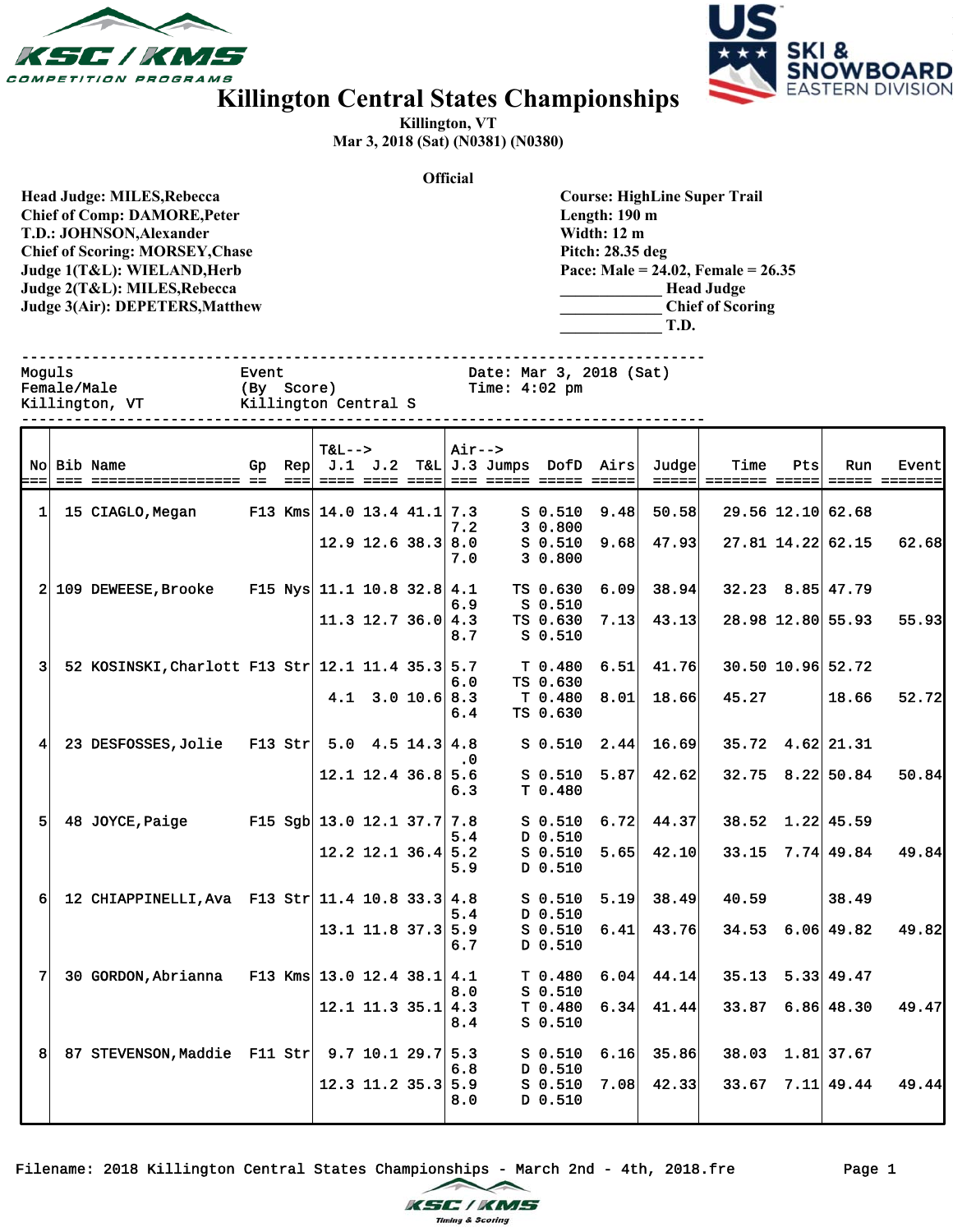Female/Male (By Score) Time: 4:02 pm Killington, VT Killington Central S

Moguls Event Date: Mar 3, 2018 (Sat)

|                 |                                                  |           |                   | $T&L-->$                     |                                  | Air-->     |                                 |      |       |                                |     |                        |       |
|-----------------|--------------------------------------------------|-----------|-------------------|------------------------------|----------------------------------|------------|---------------------------------|------|-------|--------------------------------|-----|------------------------|-------|
|                 | No Bib Name                                      | Gp        | Rep               |                              |                                  |            | J.1 J.2 T&L J.3 Jumps DofD Airs |      | Judge | Time                           | Pts | Run                    | Event |
| === <br>91      | 93 VAN DER VOORT, Eli F15 Str 10.6 10.2 31.2 8.4 |           | $=$ $=$ $=$ $\pm$ |                              |                                  |            | $S$ 0.510                       | 8.54 | 39.74 | =====  ======= ===== <br>32.95 |     | $7.98$ 47.72           |       |
|                 |                                                  |           |                   |                              |                                  | 7.1        | TT 0.600                        |      |       |                                |     |                        |       |
|                 |                                                  |           |                   |                              | $11.1$ 10.4 32.3 7.4             |            | $S$ 0.510                       | 7.13 | 39.38 |                                |     | $32.30$ $8.77$ 48.15   | 48.15 |
|                 |                                                  |           |                   |                              |                                  | 5.6        | TT 0.600                        |      |       |                                |     |                        |       |
|                 |                                                  |           |                   |                              |                                  |            |                                 |      |       |                                |     |                        |       |
| 10              | 9 BYRNES, Madeline                               |           | $F13$ Kms         |                              | $9.1$ $9.8$ $28.3$ 7.7           |            | $S$ 0.510                       | 7.79 | 36.14 |                                |     | 31.24 10.06 46.20      |       |
|                 |                                                  |           |                   |                              | $10.1$ 10.2 30.4 6.4             | 7.6        | D 0.510<br>$S$ 0.510            | 5.58 | 36.03 |                                |     | 30.44 11.03 47.06      | 47.06 |
|                 |                                                  |           |                   |                              |                                  | 2.9        | 3 0.800                         |      |       |                                |     |                        |       |
|                 |                                                  |           |                   |                              |                                  |            |                                 |      |       |                                |     |                        |       |
| 11              | 14 CHURCH, Teagan                                | $F15$ Str |                   |                              | 4.1 4.0 12.1 3.3                 |            | $S$ 0.510                       | 4.17 | 16.32 |                                |     | $34.46$ 6.15 22.47     |       |
|                 |                                                  |           |                   |                              |                                  | 4.9        | D 0.510                         |      |       |                                |     |                        |       |
|                 |                                                  |           |                   |                              | $11.8$ 10.8 33.9 5.8             |            | $S$ 0.510                       | 4.93 | 38.83 |                                |     | $32.76$ $8.21$ 47.04   | 47.04 |
|                 |                                                  |           |                   |                              |                                  | 3.9        | D 0.510                         |      |       |                                |     |                        |       |
| 12              | 6 BROWN, Jennifer                                |           |                   | F17 Str $10.5$ 10.5 31.5 6.7 |                                  |            | $S$ 0.510                       | 7.28 | 38.78 | 33.01                          |     | 7.91 46.69             |       |
|                 |                                                  |           |                   |                              |                                  | 7.6        | D 0.510                         |      |       |                                |     |                        |       |
|                 |                                                  |           |                   |                              | $0.1 \quad 0.1 \quad 0.3 \, 8.2$ |            | $S$ 0.510                       | 4.18 | 4.48  |                                |     | $31.93$ $9.22$ 13.70   | 46.69 |
|                 |                                                  |           |                   |                              |                                  | $\cdot$ 0  |                                 |      |       |                                |     |                        |       |
|                 |                                                  |           |                   |                              |                                  |            |                                 |      |       |                                |     |                        |       |
| 13              | 28 FLANAGAN, Elodie                              |           |                   | F13 Kil 9.9 10.4 30.5 6.3    |                                  | 4.6        | S 0.510<br>TS 0.630             | 6.10 | 36.55 |                                |     | $36.13$ 4.12 40.67     |       |
|                 |                                                  |           |                   |                              | $12.5$ 11.8 36.5 4.8             |            | S 0.510                         | 5.14 | 41.59 |                                |     | 35.50 4.88 46.47       | 46.47 |
|                 |                                                  |           |                   |                              |                                  | 4.3        | TS 0.630                        |      |       |                                |     |                        |       |
|                 |                                                  |           |                   |                              |                                  |            |                                 |      |       |                                |     |                        |       |
| 14              | 60 MARINELLA, Grace                              |           |                   | F09 Kms $12.6$ 11.0 35.4 6.7 |                                  |            | $S$ 0.510                       | 5.11 | 40.51 | 34.90                          |     | $5.61$ 46.12           |       |
|                 |                                                  |           |                   |                              |                                  | 2.7        | TS 0.630                        |      |       |                                |     |                        |       |
|                 |                                                  |           |                   |                              | $9.9$ 10.3 30.3 5.9              | 3.9        | $S$ 0.510<br>TS 0.630           | 5.45 | 35.75 |                                |     | $32.65$ $8.34$ 44.09   | 46.12 |
|                 |                                                  |           |                   |                              |                                  |            |                                 |      |       |                                |     |                        |       |
| 15 <sup>1</sup> | 73 ROTHBERG, Eleanor F13 Kms 10.0 10.9 31.3 6.9  |           |                   |                              |                                  |            | $S$ 0.510                       | 7.23 | 38.58 |                                |     | 38.84 0.83 39.41       |       |
|                 |                                                  |           |                   |                              |                                  | 6.2        | TT 0.600                        |      |       |                                |     |                        |       |
|                 |                                                  |           |                   |                              | $11.3$ 11.1 33.6 6.1             |            | $S$ 0.510                       | 5.63 | 39.23 |                                |     | $34.96$ 5.54 44.77     | 44.77 |
|                 |                                                  |           |                   |                              |                                  | 4.2        | TT 0.600                        |      |       |                                |     |                        |       |
| 16              | 19 COLTMAN, Brieanna F17 Str $9.5$ 9.9 29.1 3.6  |           |                   |                              |                                  |            | N 0.460                         | 4.65 | 33.75 |                                |     | 38.77 0.91 34.66       |       |
|                 |                                                  |           |                   |                              |                                  | 5.9        | $S$ 0.510                       |      |       |                                |     |                        |       |
|                 |                                                  |           |                   |                              | $11.3$ 10.6 32.8 5.5             |            | N 0.460                         | 6.55 | 39.40 |                                |     | $35.85$ 4.46 43.86     | 43.86 |
|                 |                                                  |           |                   |                              |                                  | 7.9        | $S$ 0.510                       |      |       |                                |     |                        |       |
|                 |                                                  |           |                   |                              |                                  |            |                                 |      |       |                                |     |                        |       |
| 17 <sup>1</sup> | 47 JOYCE, Lauren                                 |           |                   | F15 Sgb $11.5$ 10.8 33.5 5.5 |                                  | 6.2        | $S$ 0.510<br>D 0.510            | 5.96 | 39.41 | 39.94                          |     | 39.41                  |       |
|                 |                                                  |           |                   |                              | $10.9$ 11.3 33.3 3.7             |            | $S$ 0.510                       | 4.12 | 37.42 |                                |     | $34.60$ 5.98 43.40     | 43.40 |
|                 |                                                  |           |                   |                              |                                  | 4.4        | D 0.510                         |      |       |                                |     |                        |       |
|                 |                                                  |           |                   |                              |                                  |            |                                 |      |       |                                |     |                        |       |
|                 | 18 112 ARAVIDES, Alexandr F15 Str                |           |                   |                              | $2.0$ 1.1 $4.7$ 4.3              |            | $S_0.510$                       | 4.44 | 9.09  |                                |     | $35.84$ 4.47 13.56     |       |
|                 |                                                  |           |                   |                              |                                  | 4.7        | T 0.480                         |      |       |                                |     |                        |       |
|                 |                                                  |           |                   |                              | $9.6$ $9.1$ $28.0$ 6.2           | 5.3        | $S$ 0.510<br>T 0.480            | 5.70 | 33.75 |                                |     | $32.47$ $8.56$ 42.31   | 42.31 |
|                 |                                                  |           |                   |                              |                                  |            |                                 |      |       |                                |     |                        |       |
| 19              | 34 GROGEAN, Sydney                               |           |                   | F13 Kms $11.9$ 11.2 34.7 6.2 |                                  |            | $S$ 0.510                       | 4.74 | 39.39 | 41.65                          |     | 39.39                  |       |
|                 |                                                  |           |                   |                              |                                  | 3.3        | T 0.480                         |      |       |                                |     |                        |       |
|                 |                                                  |           |                   |                              | $11.5$ 11.1 33.9 5.9             |            | $S$ 0.510                       | 5.64 | 39.54 |                                |     | $37.76$ $2.14$ $41.68$ | 41.68 |
|                 |                                                  |           |                   |                              |                                  | 4.2        | TS 0.630                        |      |       |                                |     |                        |       |
| 20 <sub>1</sub> | 75 SCHEID, Nora                                  |           | $F13$ Str         |                              | $3.1$ $2.3$ $8.1$ $3.5$          |            | $S_0.510$                       | 3.36 | 11.46 | 47.03                          |     | 11.46                  |       |
|                 |                                                  |           |                   |                              |                                  | 3.3        | T 0.480                         |      |       |                                |     |                        |       |
|                 |                                                  |           |                   |                              | $11.4$ 10.2 32.4 5.4             |            | $S$ 0.510                       | 4.23 | 36.63 |                                |     | $36.97$ $3.10$ 39.73   | 39.73 |
|                 |                                                  |           |                   |                              |                                  | 3.1        | T 0.480                         |      |       |                                |     |                        |       |
|                 |                                                  |           |                   |                              |                                  |            |                                 |      |       |                                |     |                        |       |
| 21              | 68 PASSARETTA, Manuel F13 Str   11.4 9.2 30.9    |           |                   |                              |                                  | 3.8<br>5.3 | T 0.480<br>$S$ 0.510            | 4.52 | 35.42 |                                |     | $36.32$ $3.89$ 39.31   |       |
|                 |                                                  |           |                   |                              | $10.0$ 9.6 29.4 1.8              |            | T 0.480                         | 4.07 | 33.47 |                                |     | $34.70$ 5.85 39.32     | 39.32 |
|                 |                                                  |           |                   |                              |                                  |            |                                 |      |       |                                |     |                        |       |

Filename: 2018 Killington Central States Championships - March 2nd - 4th, 2018.fre Page 2



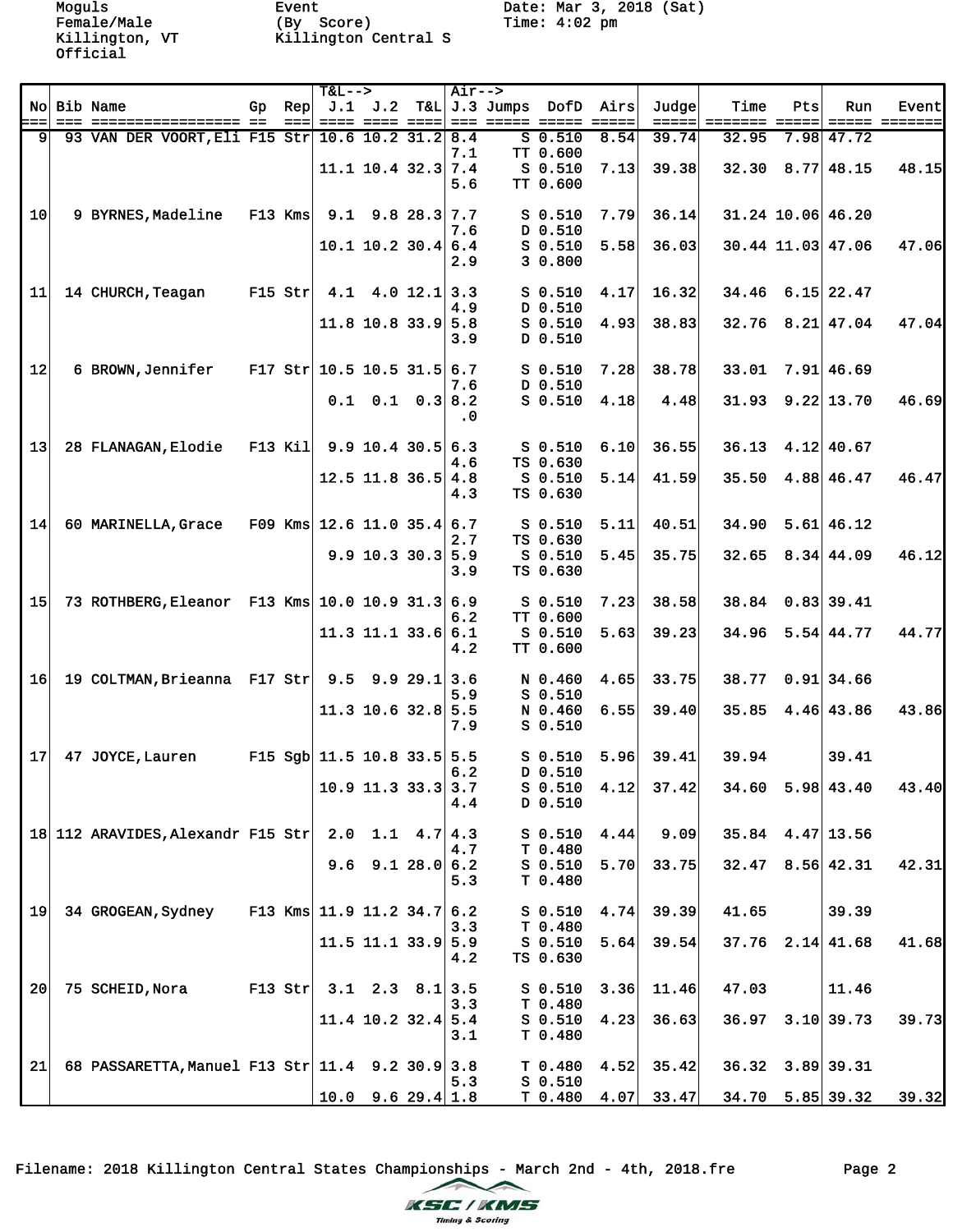Female/Male (By Score) Time: 4:02 pm Killington, VT Killington Central S

|    |                                                  |           |                   | T&L-->                       |                          |                       | Air-->    |                                              |              |                |       |                     |      |              |       |
|----|--------------------------------------------------|-----------|-------------------|------------------------------|--------------------------|-----------------------|-----------|----------------------------------------------|--------------|----------------|-------|---------------------|------|--------------|-------|
|    | No Bib Name                                      | Gp        | Rep               |                              | $J.1$ $J.2$              |                       |           | T&L J.3 Jumps DofD Airs                      |              |                | Judge | Time                | Pts  | Run          | Event |
|    |                                                  |           | $=$ $=$ $=$ $\pm$ |                              |                          |                       |           | <u>---- ---- ----  --- ----- ----- -----</u> |              |                |       |                     |      |              |       |
|    |                                                  |           |                   |                              |                          |                       | 6.3       |                                              | $S$ 0.510    |                |       |                     |      |              |       |
|    |                                                  |           |                   |                              |                          |                       |           |                                              |              |                |       |                     |      |              |       |
| 22 | 59 MALOUF, Maya                                  | $F17$ Oms |                   |                              | $9.9$ 11.0 31.3 4.8      |                       |           |                                              | $S_0.510$    | 3.97           | 35.32 | 36.38               |      | $3.81$ 39.13 |       |
|    |                                                  |           |                   |                              |                          |                       | 3.0       |                                              | D 0.510      |                |       |                     |      |              |       |
|    |                                                  |           |                   | 0.1                          |                          | $0.1 \quad 0.3   2.0$ |           |                                              | $S$ 0.510    | 3.77           | 4.07  | 36.15               | 4.09 | 8.16         | 39.13 |
|    |                                                  |           |                   |                              |                          |                       | 5.4       |                                              | D 0.510      |                |       |                     |      |              |       |
|    |                                                  |           |                   |                              |                          |                       |           |                                              |              |                |       |                     |      |              |       |
| 23 | 7 BYRNES, Allison                                |           |                   | F11 Kms $10.4$ 10.5 31.3 4.9 |                          |                       |           |                                              | $S$ 0.510    | 5.55           | 36.90 | 42.04               |      | 36.90        |       |
|    |                                                  |           |                   |                              |                          |                       | 6.0       |                                              | D 0.510      |                |       |                     |      |              |       |
|    |                                                  |           |                   |                              | $11.3$ 9.8 31.7          |                       | 6.1       |                                              | $S$ 0.510    | 4.98           | 36.63 | 39.63               |      | 36.63        | 36.90 |
|    |                                                  |           |                   |                              |                          |                       | 3.9       |                                              | T 0.480      |                |       |                     |      |              |       |
|    |                                                  |           |                   |                              |                          |                       |           |                                              |              |                |       |                     |      |              |       |
| 24 | 80 SIMON, Valerie                                | $F15$ Oms |                   |                              | $8.0$ $8.7$ $25.0$ $4.2$ |                       |           |                                              | T 0.480      | 4.71           | 29.76 | 36.87               |      | $3.22$ 32.98 |       |
|    |                                                  |           |                   |                              |                          |                       | 5.3       |                                              | $S$ 0.510    |                |       |                     |      |              |       |
|    |                                                  |           |                   | 9.1                          |                          | $9.5$ 27.9 3.1        |           |                                              | T 0.480      | 3.57           | 31.47 | 35.69               |      | $4.65$ 36.12 | 36.12 |
|    |                                                  |           |                   |                              |                          |                       | 4.1       |                                              | $S$ 0.510    |                |       |                     |      |              |       |
|    |                                                  |           |                   |                              |                          |                       |           |                                              |              |                |       |                     |      |              |       |
| 25 | 25 DIPIETRO, Carmen                              |           | $F11$ Kms         | 7.1                          |                          | $8.2$ 22.9 3.9        |           |                                              | $S_0.510$    | 4.58           | 27.53 | 39.36               |      | $0.20$ 27.73 |       |
|    |                                                  |           |                   |                              |                          |                       | 5.1       |                                              | D 0.510      |                |       |                     |      |              |       |
|    |                                                  |           |                   | 8.3                          |                          | $7.3$ 23.4 6.6        |           |                                              | $S$ 0.510    | 6.01           | 29.41 | 34.43               |      | $6.18$ 35.59 | 35.59 |
|    |                                                  |           |                   |                              |                          |                       | 5.2       |                                              | D 0.510      |                |       |                     |      |              |       |
|    |                                                  |           |                   |                              |                          |                       |           |                                              |              |                |       |                     |      |              |       |
| 26 | 57 LADUE, Ruby                                   |           | $F15$ Nys         | 3.2                          |                          | $3.6$ 10.2 5.0        |           |                                              | $S$ 0.510    | 5.66           | 15.86 | 41.78               |      | 15.86        |       |
|    |                                                  |           |                   |                              |                          |                       | 6.1       |                                              | D 0.510      |                |       |                     |      |              |       |
|    |                                                  |           |                   |                              | $10.2$ 9.3 29.3 4.8      |                       |           |                                              | $S$ 0.510    | 4.07           | 33.32 | 38.70               |      | 1.00 34.32   | 34.32 |
|    |                                                  |           |                   |                              |                          |                       | 3.2       |                                              | D 0.510      |                |       |                     |      |              |       |
|    |                                                  |           |                   |                              |                          |                       |           |                                              |              |                |       |                     |      |              |       |
| 27 |                                                  |           |                   |                              |                          | 9.429.333.9           |           |                                              |              |                |       |                     |      |              |       |
|    | 97 WEAVER, Gia                                   |           |                   | $F13$ Oms $10.1$             |                          |                       |           |                                              | $D$ 0.510    | 4.37           | 33.62 | 42.65               |      | 33.62        |       |
|    |                                                  |           |                   |                              |                          |                       | 4.7       |                                              | $S$ 0.510    |                |       |                     |      |              |       |
|    |                                                  |           |                   | 4.5                          |                          | $4.2$ 13.0 1.0        |           |                                              | $S$ 0.510    | 2.04           | 15.09 | 54.19               |      | 15.09        | 33.62 |
|    |                                                  |           |                   |                              |                          |                       | 3.0       |                                              | D 0.510      |                |       |                     |      |              |       |
|    |                                                  |           |                   |                              |                          |                       |           |                                              |              |                |       |                     |      |              |       |
| 28 | 46 JOHNSON, Victoria F09 Kms                     |           |                   | 4.5                          |                          | $2.6$ 10.6 3.9        |           |                                              | $S_0.510$    | 4.52           | 15.17 | 45.34               |      | 15.17        |       |
|    |                                                  |           |                   |                              |                          |                       | 5.3       |                                              | T 0.480      |                |       |                     |      |              |       |
|    |                                                  |           |                   | 10.6                         |                          | $9.2$ 29.7 3.7        |           |                                              | $S$ 0.510    | 3.56           | 33.26 | 40.45               |      | 33.26        | 33.26 |
|    |                                                  |           |                   |                              |                          |                       | 3.5       |                                              | T 0.480      |                |       |                     |      |              |       |
|    |                                                  |           |                   |                              |                          |                       |           |                                              |              |                |       |                     |      |              |       |
|    | 29 125 KRUGER, Eden                              | $F09$ Str |                   |                              | $7.6$ 6.8 21.6 2.3       |                       |           |                                              | N 0.460      | 3.09           | 24.69 | 40.51               |      | 24.69        |       |
|    |                                                  |           |                   |                              |                          |                       | 4.0       |                                              | $S$ 0.510    |                |       |                     |      |              |       |
|    |                                                  |           |                   | 10.2                         |                          | 9.028.83.6            |           |                                              | $S$ 0.510    | 3.79           | 32.59 | 40.43               |      | 32.59        | 32.59 |
|    |                                                  |           |                   |                              |                          |                       | 4.1       |                                              | T 0.480      |                |       |                     |      |              |       |
|    |                                                  |           |                   |                              |                          |                       |           |                                              |              |                |       |                     |      |              |       |
| 30 | 10 CAMPORIN, Lucia                               |           | $F13$ Str         |                              | $0.1$ $0.1$ $0.3$        |                       | 2.1       |                                              | S 0.510 2.60 |                |       | $2.90 \mid 1:20.90$ |      | 2.90         |       |
|    |                                                  |           |                   |                              |                          |                       | 3.0       |                                              | D 0.510      |                |       |                     |      |              |       |
|    |                                                  |           |                   | 9.2                          |                          | $9.8$ 28.5 3.0        |           |                                              | $S$ 0.510    | 3.57           | 32.07 | 39.68               |      | 32.07        | 32.07 |
|    |                                                  |           |                   |                              |                          |                       | 4.0       |                                              | D 0.510      |                |       |                     |      |              |       |
|    |                                                  |           |                   |                              |                          |                       |           |                                              |              |                |       |                     |      |              |       |
| 31 | 29 GILLIAM, Piper                                |           | $F15$ Str         |                              | $0.1$ $0.1$ $0.3$ $2.0$  |                       |           |                                              | N 0.460      | 3.67           | 3.97  | 46.52               |      | 3.97         |       |
|    |                                                  |           |                   |                              |                          |                       | 5.4       |                                              | $S$ 0.510    |                |       |                     |      |              |       |
|    |                                                  |           |                   | 9.8                          |                          | $8.5$ 27.5 3.0        |           |                                              | N 0.460      | 4.18           | 31.63 | 39.53               |      | 31.63        | 31.63 |
|    |                                                  |           |                   |                              |                          |                       | 5.5       |                                              | $S$ 0.510    |                |       |                     |      |              |       |
|    |                                                  |           |                   |                              |                          |                       |           |                                              |              |                |       |                     |      |              |       |
| 32 | 95 VELENCHIK, Arden                              | $F15$ Str |                   | 9.3                          |                          | $9.828.7$ 2.6         |           |                                              | N 0.460      | 2.66           | 31.31 | 40.68               |      | 31.31        |       |
|    |                                                  |           |                   |                              |                          |                       | 2.9       |                                              | $S$ 0.510    |                |       |                     |      |              |       |
|    |                                                  |           |                   | 1.2                          |                          | $2.1$ 4.9 2.0         |           |                                              | $S$ 0.510    | 1.02           | 5.97  | 47.72               |      | 5.97         | 31.31 |
|    |                                                  |           |                   |                              |                          |                       | $\cdot$ 0 |                                              |              |                |       |                     |      |              |       |
|    |                                                  |           |                   |                              |                          |                       |           |                                              |              |                |       |                     |      |              |       |
| 33 |                                                  |           |                   |                              |                          |                       |           |                                              |              |                |       |                     |      |              |       |
|    | 55 KRUGER, Alexa                                 |           | $F13$ Str         | 9.1                          |                          | 8.927.0 4.0           |           |                                              | $S$ 0.510    | 3.96           | 30.96 | 41.55               |      | 30.96        |       |
|    |                                                  |           |                   |                              |                          |                       | 4.0       |                                              | T 0.480      |                |       |                     |      |              |       |
|    |                                                  |           |                   | 4.5                          |                          | $4.4$ 13.4 2.0        |           |                                              | $S$ 0.510    | 2.55           | 15.90 | 42.48               |      | 15.90        | 30.96 |
|    |                                                  |           |                   |                              |                          |                       | 3.2       |                                              | T 0.480      |                |       |                     |      |              |       |
|    |                                                  |           |                   |                              |                          |                       |           |                                              |              |                |       |                     |      |              |       |
|    | 34 84 SPAGNOLA, Catherin F15 Str 0.1 0.1 0.3 3.1 |           |                   |                              |                          |                       |           |                                              |              | $N$ 0.460 2.95 | 3.25  | 52.40               |      | 3.25         |       |

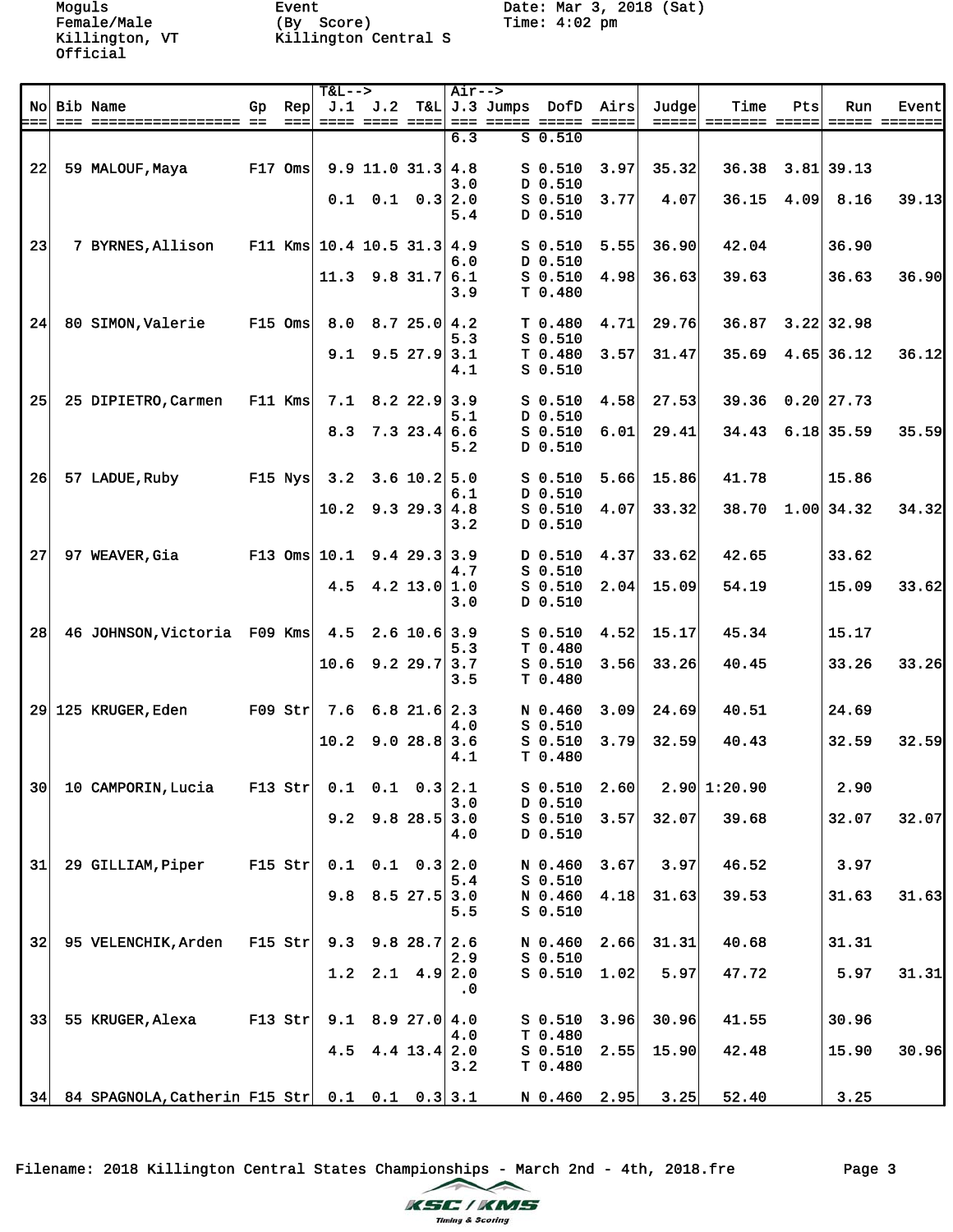Female/Male (By Score) Time: 4:02 pm Killington, VT Killington Central S

|                 |                                   |    |                 | $T&L--$ |     |                             | Air-->           |                                               |      |       |                      |     |                                |               |
|-----------------|-----------------------------------|----|-----------------|---------|-----|-----------------------------|------------------|-----------------------------------------------|------|-------|----------------------|-----|--------------------------------|---------------|
|                 | No Bib Name                       | Gp | Rep             |         |     |                             |                  | J.1 J.2 T&L J.3 Jumps DofD Airs               |      | Judge | Time                 | Pts | Run                            | Event         |
|                 |                                   |    | $=$ $=$ $=$ $ $ |         |     |                             |                  | <u> ==== ==== ====  === ===== ===== =====</u> |      |       | =====  ======= ===== |     |                                | ===== ======= |
|                 |                                   |    |                 |         |     | $9.4$ 8.4 26.7 3.1          | 3.0<br>$\cdot$ 0 | $S$ 0.510<br>N 0.460                          | 1.42 | 28.12 |                      |     | $37.62 \quad 2.31 \quad 30.43$ | 30.43         |
| 35              | 70 PISCITELLI, Annie F15 Str      |    |                 | 8.2     |     | 8.725.33.0                  | 3.2              | N 0.460<br>$S$ 0.510                          | 3.01 | 28.36 | 43.49                |     | 28.36                          |               |
|                 |                                   |    |                 | 7.9     |     | 7.423.0                     | 3.2<br>4.0       | N 0.460<br>$S$ 0.510                          | 3.51 | 26.46 |                      |     | 39.08 0.54 27.00               | 28.36         |
| 36              | 50 KESH-HEIL, Layla               |    | $F11$ Str       | 1.6     |     | $2.0$ 5.4                   | 3.4<br>2.7       | N 0.460<br>T 0.480                            | 2.85 | 8.25  | 42.14                |     | 8.25                           |               |
|                 |                                   |    |                 | 7.9     |     | 6.922.2                     | 2.7<br>3.0       | $S$ 0.510<br>N 0.460                          | 2.75 | 24.95 | 42.49                |     | 24.95                          | 24.95         |
| 37              | 61 MEEHAN, Ava                    |    | $F15$ Str       | 0.1     |     | $0.1 \quad 0.3$             | 2.1<br>3.5       | N 0.460<br>$S$ 0.510                          | 2.74 | 3.04  | 53.44                |     | 3.04                           |               |
|                 |                                   |    |                 | 6.8     |     | $5.5$ 18.5 2.7              | 4.0              | N 0.460<br>$S$ 0.510                          | 3.28 | 21.73 | 40.28                |     | 21.73                          | 21.73         |
|                 | 38 106 SPAGNOLA, Olivia           |    | $F17$ Str       | 0.1     |     | $0.1 \quad 0.3 \,   \, 2.0$ | 7.9              | $S_0.510$<br>D 0.510                          | 5.04 | 5.34  | 46.63                |     | 5.34                           |               |
|                 |                                   |    |                 | 3.6     |     | 4.6 $12.3$ 2.2              | 6.9              | $S$ 0.510<br>D 0.510                          | 4.63 | 16.93 | 36.10                |     | $4.15$ 21.08                   | 21.08         |
| 39              | 79 SIMON, Sydney                  |    | $F15$ Oms       | 5.1     |     | $4.3$ 14.1 3.7              | 6.2              | $S$ 0.510<br>D 0.510                          | 5.04 | 19.14 | 41.19                |     | 19.14                          |               |
|                 |                                   |    |                 | 0.7     |     | $1.0$ $2.5$ 5.6             | 5.1              | $S$ 0.510<br>D 0.510                          | 5.45 | 8.00  | 41.17                |     | 8.00                           | 19.14         |
| 40 <sup>1</sup> | 54 KRINEY, Alexa                  |    | $F13$ Str       |         |     | $3.3$ $2.7$ $9.0$ $4.2$     | 4.2              | $S$ 0.510<br>T 0.480                          | 4.15 | 13.15 | 39.37                |     | $0.18$ 13.33                   |               |
|                 |                                   |    |                 | 4.1     |     | $3.2$ 10.9 2.9              | 4.8              | $S$ 0.510<br>T 0.480                          | 3.77 | 14.72 |                      |     | $36.11$ 4.14 18.86             | 18.86         |
| 41              | 69 PETERSEN, Reese                |    | $F09$ Kms       | 4.7     |     | 4.6 $14.0$ 3.2              | 6.2              | N 0.460<br>$S$ 0.510                          | 4.63 | 18.58 | 45.49                |     | 18.58                          |               |
|                 |                                   |    |                 | 0.1     |     | $1.0 \quad 1.7 \,   \, 2.0$ | 7.3              | N 0.460<br>$S$ 0.510                          | 4.64 | 6.29  | 50.37                |     | 6.29                           | 18.58         |
| 42              | 90 THOMS, Lily                    |    | $F13$ Str       | 0.1     |     | $0.1 \quad 0.3 \,   \, 2.2$ | 3.0              | $S$ 0.510<br>K 0.510                          | 2.65 | 2.95  | 42.97                |     | 2.95                           |               |
|                 |                                   |    |                 | 5.1     |     | $4.4$ 14.3 2.4              | 2.3              | $S$ 0.510<br>K 0.510                          | 2.39 | 16.64 | 43.45                |     | 16.64                          | 16.64         |
| 43              | 8 BYRNES, Lilly                   |    | $F09$ Kms       | 3.6     |     | 3.7 11.0                    | 3.5<br>4.1       | $S$ 0.510<br>T 0.480                          | 3.74 | 14.69 | 48.95                |     | 14.69                          |               |
|                 |                                   |    |                 | 4.9     |     | 3.6 $12.8$ 4.7              | 1.4              | $S$ 0.510<br>T 0.480                          | 3.06 | 15.81 | 47.57                |     | 15.81                          | 15.81         |
| 44              | 35 HALKY, Dylan                   |    | $F13$ Str       | 0.1     | 0.1 |                             | 0.3   2.0<br>. 0 | $S_0.510$                                     | 1.02 | 1.32  | 47.59                |     | 1.32                           |               |
|                 |                                   |    |                 | 1.7     | 0.1 | 2.7                         | 3.9<br>2.1       | $S$ 0.510<br>D 0.510                          | 3.05 | 5.75  | 44.12                |     | 5.75                           | 5.75          |
|                 | 45 102 NUNEZ-ALVAREZ, Sky F11 Mou |    |                 |         |     | dns                         |                  |                                               | dns  |       | (none)               |     | dns                            |               |
|                 |                                   |    |                 |         |     | dns                         |                  |                                               | dns  |       | (none)               |     | dns                            | dns           |
| 1 <sup>1</sup>  | 105 BOYLE, Wyatt                  |    | $M13$ Str       |         |     | $1.6$ $2.6$ $6.3$ $6.9$     | 5.8              | 3 0.700<br>3p 0.730                           | 9.06 | 15.36 | 56.56                |     | 15.36                          |               |
|                 |                                   |    |                 |         |     | $14.0$ 13.4 $41.1$ 6.1      |                  | 30.700                                        | 7.77 | 48.87 |                      |     | 28.06 10.61 59.48              | 59.48         |

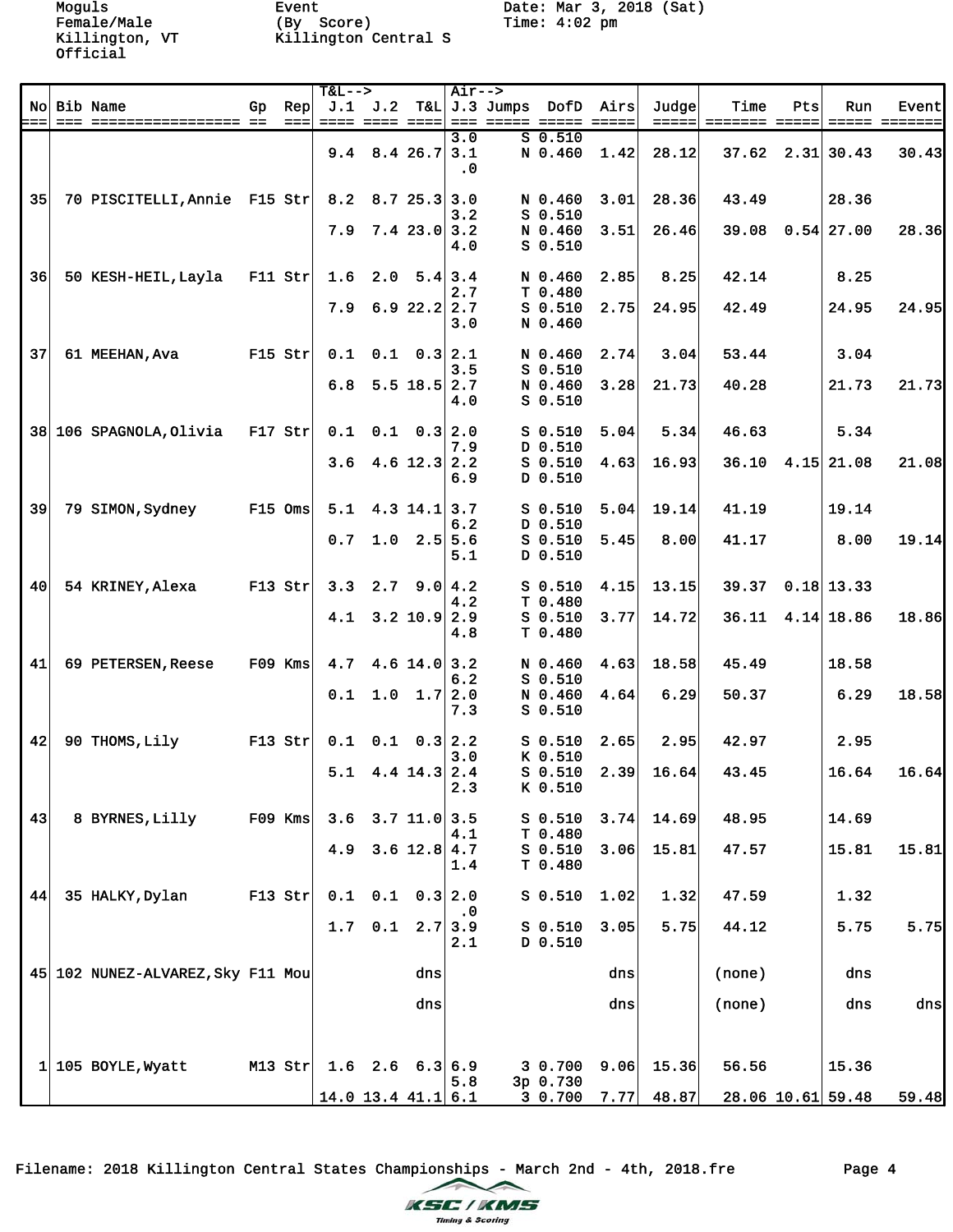Female/Male (By Score) Time: 4:02 pm Killington, VT Killington Central S

Moguls Event Date: Mar 3, 2018 (Sat)

|                |                                                     |             |           | $T&L--$                      |                          | Air-->     |                                 |      |                              |                                       |     |                          |       |
|----------------|-----------------------------------------------------|-------------|-----------|------------------------------|--------------------------|------------|---------------------------------|------|------------------------------|---------------------------------------|-----|--------------------------|-------|
|                | No Bib Name                                         | Gp          | Rep       |                              | $J.1$ $J.2$              |            | T&L J.3 Jumps DofD Airs         |      | Judge                        | Time                                  | Pts | Run                      | Event |
|                |                                                     |             |           | ===  ==== ==== ====          |                          |            |                                 |      | $=$ $=$ $=$ $=$ $=$ $\vdash$ | <u> ======= =====</u>                 |     |                          |       |
|                |                                                     |             |           |                              |                          | 4.8        | $3p$ 0.730                      |      |                              |                                       |     |                          |       |
| $\overline{2}$ | 42 JAMIESON, Ryan                                   |             |           | M13 Kms 13.1 13.1 39.3 5.9   |                          | 7.2        | 3 0.700<br>3p 0.730             | 9.38 | 48.68                        |                                       |     | 28.97 9.40 58.08         |       |
|                |                                                     |             |           |                              | $5.1$ $3.7$ $13.2$ $3.7$ | 5.9        | 3 0.700<br>3p 0.730             | 6.89 | 20.09                        |                                       |     | $33.21$ $3.75$ 23.84     | 58.08 |
| $\vert$ 3      | 21 DAMORE, Trae                                     |             |           | M13 Kms 12.2 11.6 35.7 6.7   |                          |            | 3 0.700                         | 9.07 | 44.77                        |                                       |     | 26.77 12.33 57.10        |       |
|                |                                                     |             |           |                              | $11.0$ 9.9 31.3 5.9      | 6.0<br>5.8 | 3p 0.730<br>3 0.700<br>TS 0.530 | 7.20 | 38.55                        |                                       |     | 28.13 10.52 49.07        | 57.10 |
|                | 4 107 CHIAPPINELLI, Jaso M15 Str 13.0 13.2 39.3 6.2 |             |           |                              |                          |            | TS 0.530                        | 5.98 | 45.28                        |                                       |     | 27.56 11.28 56.56        |       |
|                |                                                     |             |           |                              |                          | 5.4        | TT 0.500                        |      |                              |                                       |     |                          |       |
|                |                                                     |             |           |                              | $12.7$ 12.4 37.7 4.3     | 4.9        | TS 0.530<br>TT 0.500            | 4.72 | 42.37                        |                                       |     | 27.96 10.75 53.12        | 56.56 |
| 5              | 26 DULKA, Rowen                                     |             |           | M15 Nys $10.2$ 11.1 31.9 6.9 |                          | 5.2        | $S_0.410$<br>3 0.700            | 6.46 | 38.41                        |                                       |     | 27.48 11.39 49.80        |       |
|                |                                                     |             |           |                              | $13.5$ 13.2 40.0 4.0     | 3.9        | $S$ 0.410<br>3 0.700            | 4.37 | 44.42                        |                                       |     | 27.50 11.36 55.78        | 55.78 |
| 6              | 82 SLAVICH, Jake                                    |             |           | M13 Kil 13.1 13.8 40.3 7.9   |                          | 4.8        | $S_0.410$<br>3 0.700            | 6.59 | 46.94                        |                                       |     | $30.97$ 6.74 53.68       |       |
|                |                                                     |             |           |                              | $13.5$ 13.3 40.2 6.9     | 5.7        | ST 0.530<br>3 0.700             | 7.64 | 47.84                        |                                       |     | 31.15 6.50 54.34         | 54.34 |
| 7              | 44 JOHNSON, Gabriel                                 |             |           | M11 Kms 13.2 12.6 38.7 6.7   |                          | 7.2        | $S_0.410$<br>X 0.410            | 5.69 | 44.39                        |                                       |     | $29.66$ $8.48$ 52.87     |       |
|                |                                                     |             |           |                              | $13.0$ 12.6 38.4 5.6     | 7.0        | $S$ 0.410<br>$X$ 0.410          | 5.16 | 43.56                        | 30.30                                 |     | $7.63$ 51.19             | 52.87 |
|                | 8 108 OECHSNER, Max                                 | $M15$ $Nys$ |           |                              | $2.2$ 1.3 5.3 2.8        | 3.8        | $S_0.410$<br>3 0.700            | 3.80 | 9.05                         | 47.01                                 |     | 9.05                     |       |
|                |                                                     |             |           |                              | $12.9$ 11.5 36.6 4.2     | 3.9        | 3 0.700<br>TS 0.530             | 5.00 | 41.60                        |                                       |     | $29.23$ $9.05$ 50.65     | 50.65 |
| $\overline{9}$ | 37 HILGERT, Tyler                                   |             |           | M13 Msn 9.3 10.1 29.1 4.1    |                          | 8.1        | S 0.410<br>TS 0.530             | 5.97 | 35.07                        |                                       |     | 27.85 10.89 45.96        |       |
|                |                                                     |             |           |                              | $10.3$ 11.0 32.0 5.2     | 6.8        | S 0.410<br>TS 0.530             | 5.73 | 37.68                        |                                       |     | 27.47 11.40 49.08        | 49.08 |
| 10             | 4 BOYLE, Luca                                       |             | M15 Str   |                              | $7.9$ 8.1 24.0 4.3       | 3.2        | 3 0.700 5.34<br>3p 0.730        |      | 29.34                        | $31.71$ $5.75$ 35.09                  |     |                          |       |
|                |                                                     |             |           |                              | $11.9$ 12.4 36.5 5.3     | 3.2        | 3 0.700<br>TS 0.530             | 5.40 | 41.85                        |                                       |     | $31.00 \quad 6.70$ 48.55 | 48.55 |
| 11             | 94 VAN DER VOORT, Max M13 Str 6.6 6.3 19.3 2.2      |             |           |                              |                          | 6.8        | $S_0.410$<br>T 0.380            | 3.48 | 22.83                        | 37.64                                 |     | 22.83                    |       |
|                |                                                     |             |           |                              | $12.8$ 12.4 37.8 5.5     | 6.1        | $S$ 0.410<br>T 0.380            | 4.56 | 42.36                        |                                       |     | $34.01$ $2.69$ 45.05     | 45.05 |
| 12             | 16 CIAGLO, Owen                                     |             |           | M09 Kms $12.2$ 11.8 36.0 5.9 |                          | 5.1        | T 0.380<br>3 0.700              | 5.81 | 41.81                        |                                       |     | $34.74$ 1.71 43.52       |       |
|                |                                                     |             |           |                              | $0.1$ $0.1$ $0.3$ 3.7    | 2.8        | T 0.380<br>3 0.700              | 3.36 | 3.66                         | 36.34                                 |     | 3.66                     | 43.52 |
| 13             | 74 ROWAN, Reed                                      |             | $M15$ Kms |                              | $6.5$ $8.4$ $22.4$ 7.0   | 8.6        | T 0.380<br>$S$ 0.410            | 6.18 | 28.53                        |                                       |     | $30.67$ 7.14 35.67       |       |
|                |                                                     |             |           |                              | $11.3$ 11.9 34.8 7.1     | 8.2        | T 0.380<br>$S_0.410$            | 6.05 | 40.85                        |                                       |     | $34.17$ $2.47$ $43.32$   | 43.32 |
|                | $14$ 53 KRINEY, Jacob                               |             |           | M15 Str $9.5$ 9.0 27.8 4.2   |                          |            |                                 |      |                              | $T$ 0.380 4.66 32.41 35.32 0.94 33.35 |     |                          |       |
|                |                                                     |             |           |                              |                          |            |                                 |      |                              |                                       |     |                          |       |

Filename: 2018 Killington Central States Championships - March 2nd - 4th, 2018.fre Page 5

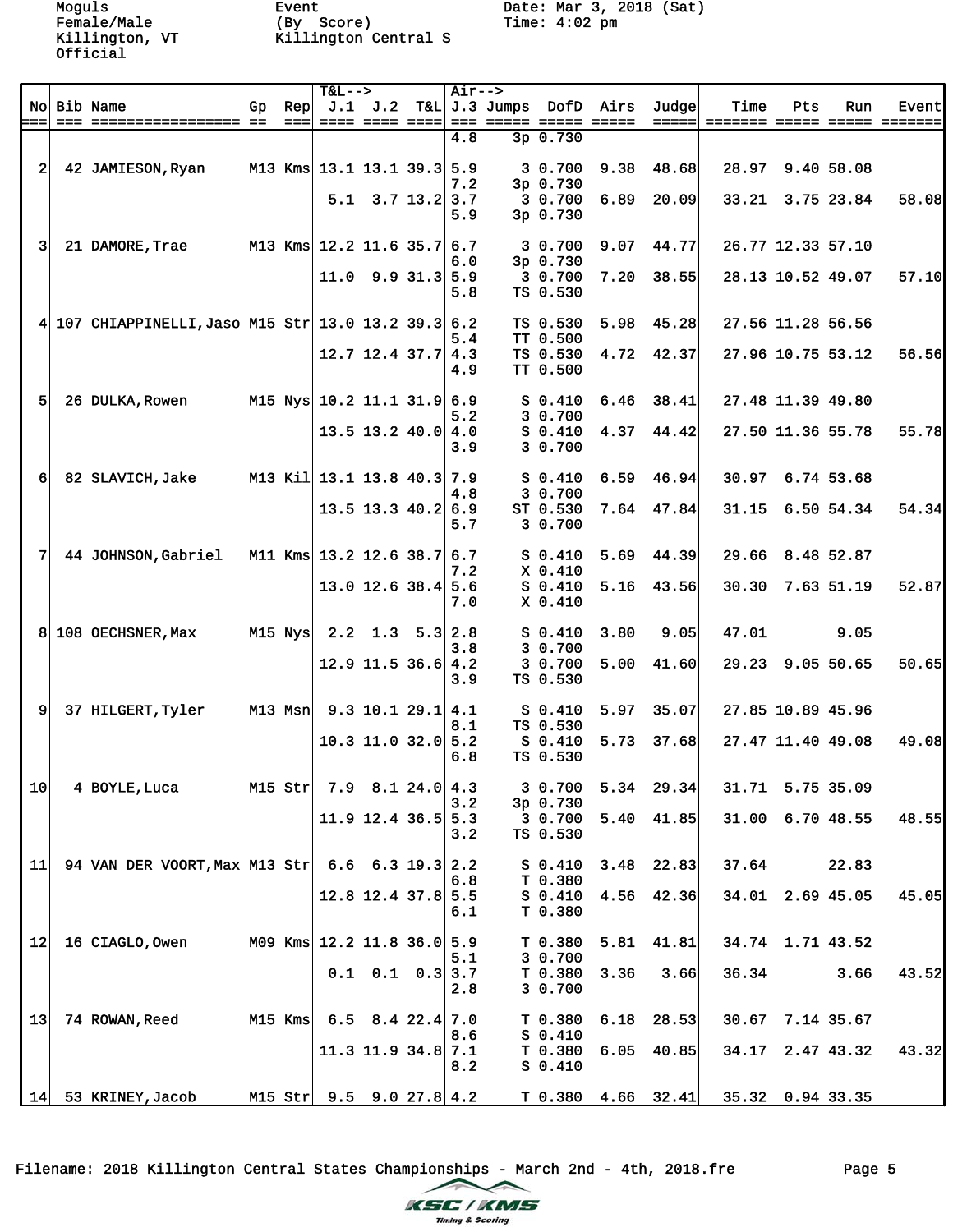Female/Male (By Score) Time: 4:02 pm Killington, VT Killington Central S

|    |                     |           |                 | T&L-->                       |                            |                | Air-->     |                             |                                 |      |                         |                              |     |                      |       |
|----|---------------------|-----------|-----------------|------------------------------|----------------------------|----------------|------------|-----------------------------|---------------------------------|------|-------------------------|------------------------------|-----|----------------------|-------|
|    | No Bib Name         | Gp        | Rep             |                              |                            |                |            | $J.1$ $J.2$ T&L $J.3$ Jumps | DofD Airs                       |      | Judge                   | Time                         | Pts | Run                  | Event |
|    |                     |           | $=$ $=$ $=$ $ $ |                              | ==== ==== ====             |                |            |                             |                                 |      | $=$ $=$ $=$ $=$ $\vert$ | ======= =====  ===== ======= |     |                      |       |
|    |                     |           |                 |                              | $10.9$ 10.6 32.3 6.0       |                | 5.8<br>5.7 |                             | TS 0.530<br>T 0.380<br>TS 0.530 | 5.30 | 37.55                   |                              |     | $31.84$ 5.58 43.13   | 43.13 |
| 15 | 49 KELLEHER, Declan |           |                 | M13 Wil 12.2 12.4 36.9       |                            |                | 7.4<br>7.1 |                             | $S_0.410$<br>T 0.380            | 5.72 | 42.62                   | 35.68                        |     | $0.46$ 43.08         |       |
|    |                     |           |                 |                              | $10.1$ 11.0 31.7           |                | 6.0<br>3.3 |                             | TS 0.530<br>3 0.700             | 5.49 | 37.14                   | 36.90                        |     | 37.14                | 43.08 |
| 16 | 31 GORDON, Kyle     |           |                 | M13 Kms $12.9$ 11.9 37.2     |                            |                | 6.4<br>3.8 |                             | $S$ 0.410<br>D 0.410            | 4.17 | 41.37                   | 36.64                        |     | 41.37                |       |
|    |                     |           |                 |                              | $11.2$ 10.8 33.0 3.9       |                | 4.9        |                             | $S$ 0.410<br>D 0.410            | 3.59 | 36.59                   |                              |     | 35.84 0.25 36.84     | 41.37 |
| 17 | 41 JAMIESON, Joshua |           |                 | M11 Kms 11.6 10.2 32.7       |                            |                | 4.0<br>6.0 |                             | $S$ 0.410<br>T 0.380            | 3.92 | 36.62                   | 32.58                        |     | $4.59$ $41.21$       |       |
|    |                     |           |                 |                              | $9.2$ 10.5 29.5 4.4        |                | 6.1        |                             | $S$ 0.410<br>TS 0.530           | 5.03 | 34.58                   | 34.13                        |     | $2.53$ 37.11         | 41.21 |
| 18 | 81 SLATER, Joshua   |           |                 | M15 Str $12.4$ 12.1 36.8 3.5 |                            |                | 5.8        |                             | T 0.380<br>$S$ 0.410            | 3.70 | 40.45                   | 36.15                        |     | 40.45                |       |
|    |                     |           |                 |                              | $8.8$ $8.8$ $26.4$ $4.8$   |                | 4.9        |                             | T 0.380<br>$S$ 0.410            | 3.82 | 30.22                   | 36.66                        |     | 30.22                | 40.45 |
| 19 | 64 NAMKUNG, Dexter  |           |                 | M11 Kms 11.5 10.2 32.5 6.1   |                            |                | 4.9        |                             | $S_0.410$<br>T 0.380            | 4.36 | 36.91                   | 33.42                        |     | 3.47 40.38           |       |
|    |                     |           |                 |                              | $7.7$ $7.8$ $23.3$ 5.3     |                | 3.3        |                             | $S$ 0.410<br>TS 0.530           | 3.91 | 27.16                   | 34.01                        |     | $2.69$ 29.85         | 40.38 |
| 20 | 51 KESH-HEIL, Luke  |           |                 | M11 Str 11.7 10.0 32.5 5.4   |                            |                | 6.2        |                             | $S$ 0.410<br>D 0.410            | 4.75 | 37.30                   | 34.19                        |     | $2.45$ 39.75         |       |
|    |                     |           |                 |                              | $10.2$ 9.4 29.4 3.9        |                | 4.5        |                             | $S$ 0.410<br>D 0.410            | 3.43 | 32.83                   |                              |     | $33.47$ $3.41$ 36.24 | 39.75 |
| 21 | 56 KRUGER, Gavin    |           |                 | $M15$ Str $10.0$             |                            | 8.928.333.4    | 4.2        |                             | TT 0.500<br>TS 0.530            | 3.92 | 32.27                   |                              |     | $30.54$ 7.31 39.58   |       |
|    |                     |           |                 |                              | $9.5$ 8.9 27.6 3.7         |                | 5.4        |                             | TT 0.500<br>TS 0.530            | 4.71 | 32.31                   |                              |     | $31.35$ 6.23 38.54   | 39.58 |
| 22 | 77 SHAPIRO, Cosmo   |           |                 | M15 Str 12.5 11.6 36.2 3.7   |                            |                | 3.5        |                             | $S_0.410$<br>T 0.380            | 2.84 | 38.99                   | 37.43                        |     | 38.99                |       |
|    |                     |           |                 |                              | $12.6$ 11.4 36.0 5.0       |                | 3.2        |                             | $S_0.410$<br>T 0.380            | 3.26 | 39.26                   |                              |     | $35.94$ 0.11 39.37   | 39.37 |
| 23 | 76 SCHNEIDER, Dylan | $M13$ Str |                 |                              | $5.0 \quad 4.8 \quad 14.7$ |                | 5.6<br>5.5 |                             | $S_0.410$<br>TS 0.530           | 5.20 | 19.90                   | 38.66                        |     | 19.90                |       |
|    |                     |           |                 |                              | 11.0 11.1 33.2 4.8         |                | 4.6        |                             | $S$ 0.410<br>TS 0.530           | 4.39 | 37.54                   | 40.69                        |     | 37.54                | 37.54 |
| 24 | 36 HENNE, Charlie   | $M15$ Str |                 | 7.0                          |                            | $7.8$ 22.2 6.0 | 6.2        |                             | $S_0.410$<br>DD 0.560           | 5.93 | 28.13                   |                              |     | $29.23$ $9.05$ 37.18 |       |
|    |                     |           |                 |                              | 6.1 5.5 17.4 $2.3$         |                | 5.9        |                             | $S$ 0.410<br>D 0.410            | 3.35 | 20.75                   | 38.08                        |     | 20.75                | 37.18 |
| 25 | 63 MERCIER, Henry   | $M13$ Str |                 |                              | $9.3$ 10.2 29.3            |                | 5.6<br>3.4 |                             | T 0.380<br>TS 0.530             | 3.92 | 33.17                   |                              |     | 34.51 2.02 35.19     |       |
|    |                     |           |                 |                              | $10.5$ 9.3 29.7            |                | 4.8<br>3.3 |                             | TT 0.500<br>TS 0.530            | 4.14 | 33.84                   |                              |     | 33.78 2.99 36.83     | 36.83 |
| 26 | 45 JOHNSON, Jack    | $M15$ Str |                 |                              | $7.0 \t6.3 \t20.0$         |                | 2.3<br>2.6 |                             | T 0.380<br>$S$ 0.410            | 1.93 | 21.88                   | 39.07                        |     | 21.88                |       |
|    |                     |           |                 |                              | $11.0$ 11.1 33.2 4.9       |                | 4.0        |                             | $S$ 0.410<br>T 0.380            | 3.52 | 36.67                   | 39.73                        |     | 36.67                | 36.67 |

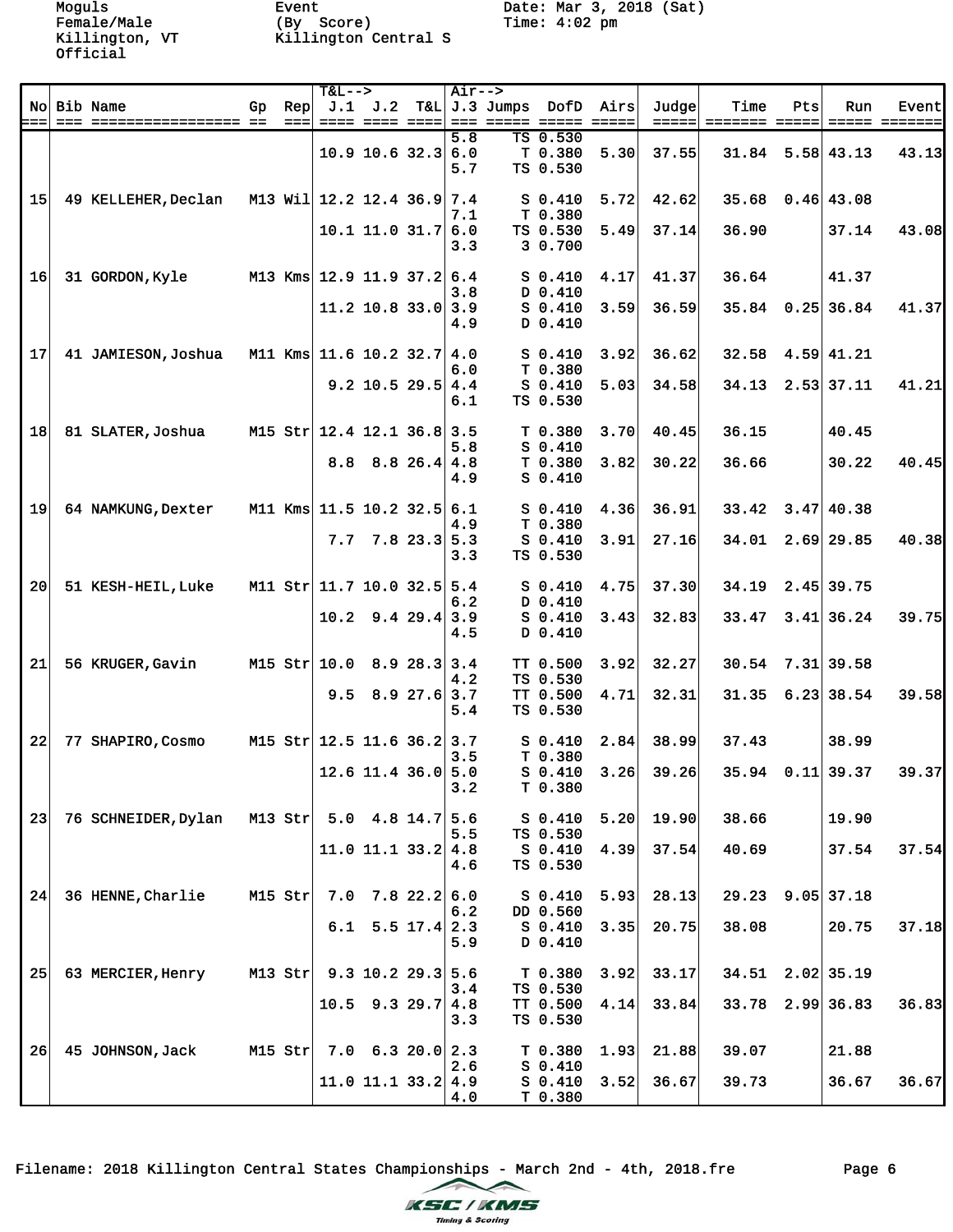Female/Male (By Score) Time: 4:02 pm Killington, VT Killington Central S

|                 |                               |    |              | <b>T&amp;L--&gt;</b> |                                        |                             | $Air--$    |                 |                                 |      |                |                       |      |                    |       |
|-----------------|-------------------------------|----|--------------|----------------------|----------------------------------------|-----------------------------|------------|-----------------|---------------------------------|------|----------------|-----------------------|------|--------------------|-------|
|                 | No Bib Name                   | Gp | Rep<br>$===$ |                      | $J.1$ $J.2$<br><u> ==== ==== ==== </u> |                             |            | $T&L$ J.3 Jumps | DofD<br>=== ===== ===== =====   | Airs | Judge<br>===== | Time<br>======= ===== | Pts  | Run                | Event |
| 27              | 72 ROSENBERG, Zane            |    | $M11$ Str    |                      | $5.8$ 4.9 16.0 1.0                     |                             |            |                 | K 0.410                         | 1.95 | 18.00          | 37.20                 |      | 18.00              |       |
|                 |                               |    |              |                      | $10.6$ 11.0 32.4 5.1                   |                             | 2.2<br>2.7 |                 | 3 0.700<br>$S$ 0.410<br>3 0.700 | 3.98 | 36.38          | 37.73                 |      | 36.38              | 36.38 |
| 28              | 38 HOOD, Ali                  |    | $M13$ Str    | 3.1                  |                                        | $2.4$ 8.3 1.7               | 6.7        |                 | $S_0.410$                       | 3.23 | 11.48          | 35.55                 |      | $0.63$ 12.11       |       |
|                 |                               |    |              | 10.2                 |                                        | $9.4$ 29.4 4.3              | 6.3        |                 | T 0.380<br>$S$ 0.410<br>D 0.410 | 4.34 | 33.74          |                       |      | 34.52 2.01 35.75   | 35.75 |
| 29              | 96 VELENCHIK, Ryan            |    |              |                      | M09 Str 10.6 10.8 32.1 3.4             |                             | 4.3        |                 | N 0.360<br>$S_0.410$            | 2.98 | 35.08          | 42.69                 |      | 35.08              |       |
|                 |                               |    |              |                      | $10.1$ 10.3 30.6 2.2                   |                             | 4.1        |                 | N 0.360<br>D 0.410              | 2.47 | 33.07          | 40.32                 |      | 33.07              | 35.08 |
| 30 <sup>1</sup> | 11 CANNON, Jonathan           |    | $M15$ Str    | 0.1                  |                                        | $0.1 \quad 0.3 \mid 3.8$    | 2.1        |                 | $S_0.410$<br>TS 0.530           | 2.66 | 2.96           | 32.59                 | 4.58 | 7.54               |       |
|                 |                               |    |              | 9.8                  |                                        | 8.928.12.2                  | 3.9        |                 | $S_0.410$<br>TS 0.530           | 2.96 | 31.01          |                       |      | 33.14 3.85 34.86   | 34.86 |
| 31              | 83 SMITH, Devon               |    |              | M11 Str $ 10.0$      |                                        | 9.929.8 4.1                 | 2.7        |                 | $S$ 0.410<br>K 0.410            | 2.78 | 32.63          |                       |      | $34.62$ 1.87 34.50 |       |
|                 |                               |    |              | 4.1                  |                                        | $4.1$ 12.3 3.4              | 2.8        |                 | $S_0.410$<br>K 0.410            | 2.53 | 14.83          | 39.49                 |      | 14.83              | 34.50 |
| 32              | 43 JOHNSON, Bennett           |    |              |                      | M11 Kms 10.1 11.0 31.7 3.7             |                             | 3.0        |                 | $S_0.410$<br>D 0.410            | 2.74 | 34.39          | 43.18                 |      | 34.39              |       |
|                 |                               |    |              |                      | $8.2$ 9.4 26.4 3.8                     |                             | 3.0        |                 | $S$ 0.410<br>D 0.410            | 2.78 | 29.18          | 45.72                 |      | 29.18              | 34.39 |
| 33              | 3 BAHNIK, Nate                |    |              | M11 Str 10.1         |                                        | $9.2$ 28.9 4.2              | 4.8        |                 | $S_0.410$<br>T 0.380            | 3.54 | 32.49          | 40.71                 |      | 32.49              |       |
|                 |                               |    |              |                      | $10.7$ 9.4 30.2 5.1                    |                             | 3.9        |                 | $S$ 0.410<br>T 0.380            | 3.57 | 33.72          | 41.64                 |      | 33.72              | 33.72 |
| 34              | 17 CLAFFEY, Liam              |    | $M11$ Kms    |                      | $10.3$ 10.2 30.8 2.8                   |                             | 3.0        |                 | TS 0.530<br>$S$ 0.410           | 2.71 | 33.46          | 38.18                 |      | 33.46              |       |
|                 |                               |    |              |                      | $5.4$ 4.6 15.0 2.0                     |                             | 2.8        |                 | T 0.380<br>TT 0.500             | 2.16 | 17.16          | 39.87                 |      | 17.16              | 33.46 |
| 35              | 27 FLANAGAN, Dean             |    | $M15$ Kms    |                      | 9.0 10.6 29.4   4.1                    |                             | 4.9        |                 | T 0.380<br>$S$ 0.410            | 3.55 | 32.95          | 36.61                 |      | 32.95              |       |
|                 |                               |    |              | 4.5                  |                                        | $3.9$ 12.6 3.8              | 1.5        |                 | $S$ 0.410<br>3 0.700            | 2.60 | 15.20          | 41.10                 |      | 15.20              | 32.95 |
| 36              | 32 GRODSKY, Cody              |    | $M13$ Str    | 0.1                  |                                        | $0.1 \quad 0.3 \,   \, 2.0$ | 2.2        |                 | D 0.410<br>$S$ 0.410            | 1.72 | 2.02           | 48.57                 |      | 2.02               |       |
|                 |                               |    |              | 10.3                 |                                        | $9.2$ 29.3 2.5              | 5.7        |                 | TT 0.500<br>$S$ 0.410           | 3.58 | 32.83          | 43.41                 |      | 32.83              | 32.83 |
| 37              | 20 COVELL, Jackson            |    | $M11$ Kms    | 4.1                  |                                        | $3.4$ 11.3 2.2              | 4.0        |                 | T 0.380<br>$S$ 0.410            | 2.47 | 13.72          | 36.24                 |      | 13.72              |       |
|                 |                               |    |              | 10.2                 |                                        | $9.6$ 29.7 3.7              | 4.1        |                 | $S$ 0.410<br>T 0.380            | 3.06 | 32.76          | 38.99                 |      | 32.76              | 32.76 |
| 38              | 65 O'HANLON, Finnegan M11 Str |    |              | 8.0                  |                                        | $8.5$ 24.8 3.5              | 5.9        |                 | K 0.410<br>3 0.700              | 5.56 | 30.31          | 34.33                 |      | $2.26$ 32.57       |       |
|                 |                               |    |              | 6.0                  |                                        | $6.4$ 18.6 3.3              | 4.7        |                 | K 0.410<br>3 0.700              | 4.64 | 23.24          |                       |      | 33.90 2.83 26.07   | 32.57 |
| 39              | 78 SIMON, Braden              |    |              | $M13$ Oms $10.0$     |                                        | $9.5$ 29.3 2.5              | 5.7        |                 | T 0.380<br>$S_0.410$            | 3.28 | 32.53          | 39.52                 |      | 32.53              |       |